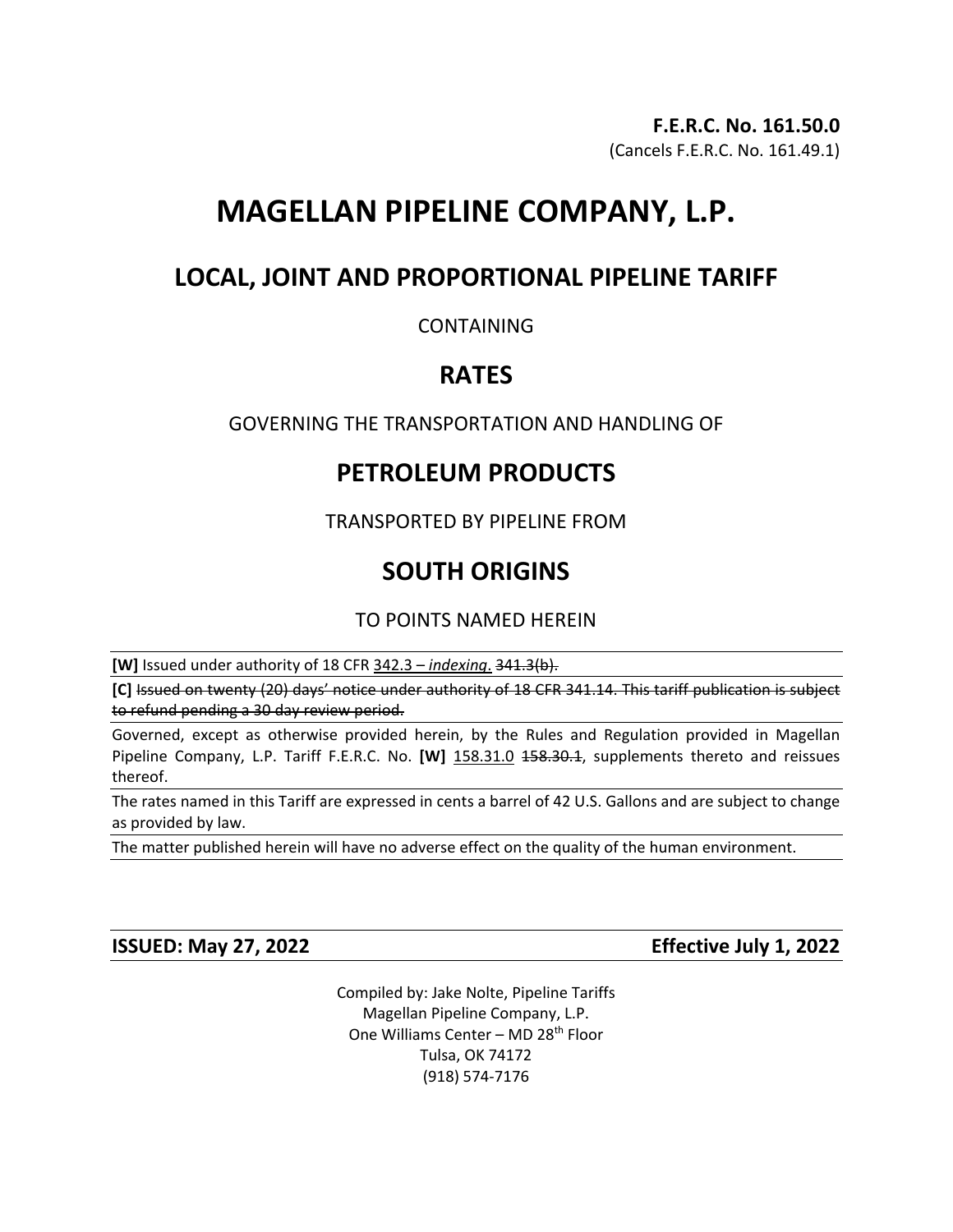## **Local, Joint, and Proportional Rates**

**[W]** *Rates in Cents per Barrel* **[W]** *All rates are for pipeline transportation only.* **[N]** *Rates in all items apply on all Petroleum Products unless otherwise noted.* 

| <b>Local Rates</b><br><b>[W] Rates in Cents Per Barrel</b> |                                       |                                                                             |              |  |  |  |
|------------------------------------------------------------|---------------------------------------|-----------------------------------------------------------------------------|--------------|--|--|--|
|                                                            |                                       | [I] Increase. All rates in this item are increased, unless otherwise noted. |              |  |  |  |
| Item<br>No.                                                | From<br>Rate<br>То                    |                                                                             |              |  |  |  |
|                                                            | <b>Houston TX</b>                     | Tulsa, OK<br>(MPL Central System Interconnecting Point)                     | $[U]$ 224.72 |  |  |  |
| 100                                                        | (East Houston, TX)<br>Galena Park, TX | Duncan, OK<br>(MPL Central System Interconnecting Point)                    | 249.07       |  |  |  |
|                                                            | Pasadena-MVP, TX)                     | North Little Rock (MPL), AR                                                 | 336.82       |  |  |  |
|                                                            |                                       | North Little Rock (Others), AR                                              | 349.07       |  |  |  |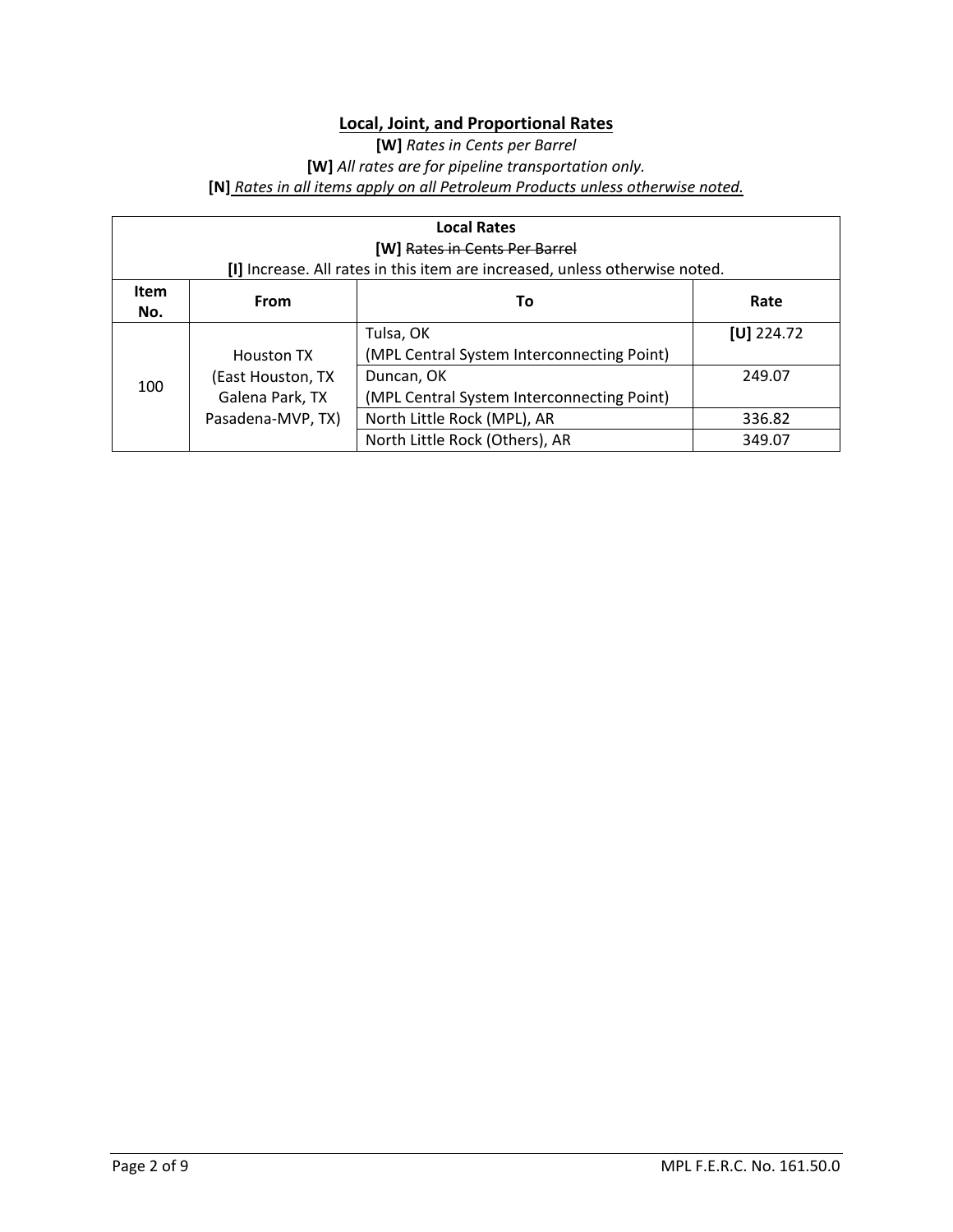| <b>Local and Joint Rates</b>  |                                                                             |              |                                                                |                       |            |                         |  |  |
|-------------------------------|-----------------------------------------------------------------------------|--------------|----------------------------------------------------------------|-----------------------|------------|-------------------------|--|--|
| [W] Rates in Cents Per Barrel |                                                                             |              |                                                                |                       |            |                         |  |  |
|                               | [I] Increase. All rates in this item are increased, unless otherwise noted. |              |                                                                |                       |            |                         |  |  |
|                               |                                                                             |              |                                                                | From                  |            |                         |  |  |
| Item<br>No.                   | To                                                                          | Ardmore, OK  | Oklahoma<br>Central<br>(Ponca City,<br><b>OK</b><br>Tulsa, OK) | Wynnewood<br>Jct., OK | Duncan, OK | McPherson,<br><b>KS</b> |  |  |
|                               | Albuquerque Station,<br><b>NM</b>                                           | [U] 627.80   | 707.00                                                         | 651.31                | 644.93     | 725.57                  |  |  |
|                               | Belen Station, NM                                                           | [U] 614.24   | 692.26                                                         | 636.57                | 630.21     | 710.82                  |  |  |
|                               | Dallas-Motiva, TX                                                           | $[U]$ 240.97 | 286.51                                                         | 230.78                | 224.42     | 305.05                  |  |  |
|                               | Dallas (Singleton), TX                                                      | $[U]$ 240.97 | 286.51                                                         | 230.78                | 224.42     | 305.05                  |  |  |
|                               | El Paso (MPL), TX                                                           | $[U]$ 437.42 | 500.03                                                         | 444.34                | 437.95     | 518.58                  |  |  |
|                               | El Paso (SFPP-Kinder                                                        | $[U]$ 437.42 | 500.03                                                         | 444.34                | 437.95     | 518.58                  |  |  |
|                               | Morgan Pipe Line)                                                           |              |                                                                |                       |            |                         |  |  |
|                               | El Paso (PMI-Frontera<br>Juarez Pipeline), TX                               | $[U]$ 437.42 | 500.03                                                         | 444.34                | 437.95     | 518.58                  |  |  |
| 200                           | Frost, TX                                                                   | $[U]$ 252.54 | 302.80                                                         | 243.36                | 221.77     | 302.39                  |  |  |
|                               | Hearne, TX                                                                  | $[U]$ 287.94 | 337.56                                                         | 281.84                | 275.48     | 356.11                  |  |  |
|                               | Midland, TX                                                                 |              | 484.12                                                         |                       |            |                         |  |  |
|                               | Odessa, TX                                                                  | $[U]$ 436.42 | 499.03                                                         | 443.34                | 422.04     | 502.67                  |  |  |
|                               | Reagan, TX                                                                  | $[U]$ 285.70 | 335.12                                                         | 279.41                | 273.06     | 353.69                  |  |  |
|                               | Santa Teresa (UP Fuel                                                       | $[U]$ 458.47 | 522.92                                                         | 467.23                |            |                         |  |  |
|                               | Depot), NM                                                                  |              |                                                                |                       |            |                         |  |  |
|                               | Tye (Abilene), TX                                                           | $[U]$ 380.08 | 437.69                                                         | 382.01                | 375.63     | 456.25                  |  |  |
|                               | Waco-Motiva, TX                                                             | $[U]$ 283.45 | 332.68                                                         | 276.96                | 270.61     | 351.24                  |  |  |
|                               | West Ft. Worth, TX                                                          | $[U]$ 244.75 | 294.29                                                         | 234.89                | 213.80     | 294.43                  |  |  |

#### **[W] Item 200 Notes:**

Local and Joint Rates in Item 200 apply on Petroleum Products, except from Oklahoma Central or McPherson, KS, where only Conventional Gasoline and Ultra Low Sulfur Diesel Fuel shall be shipped.

NOTE: The product movement route, defined in this Item, is a reversal of the normal product flow of the Carrier's South pipeline system and will only be made upon request by Shipper and upon Carrier's determination that such movement can operationally and efficiently be made to accommodate Shipper's request and is subject to both MPL's F.E.R.C. No. **[W]** 157.30.0 157.29.1 and F.E.R.C No. **[W]** 158.31.0 158.30.1, Rules and Regulations, as applicable.

Ardmore, OK is the joint route in Item 200 applicable to this tariff with participating Carrier of Valero Partners Wynnewood, LLC and routing of Valero at Ardmore, OK Origin interconnect with MPL at Wynnewood Jct., OK thence to destination.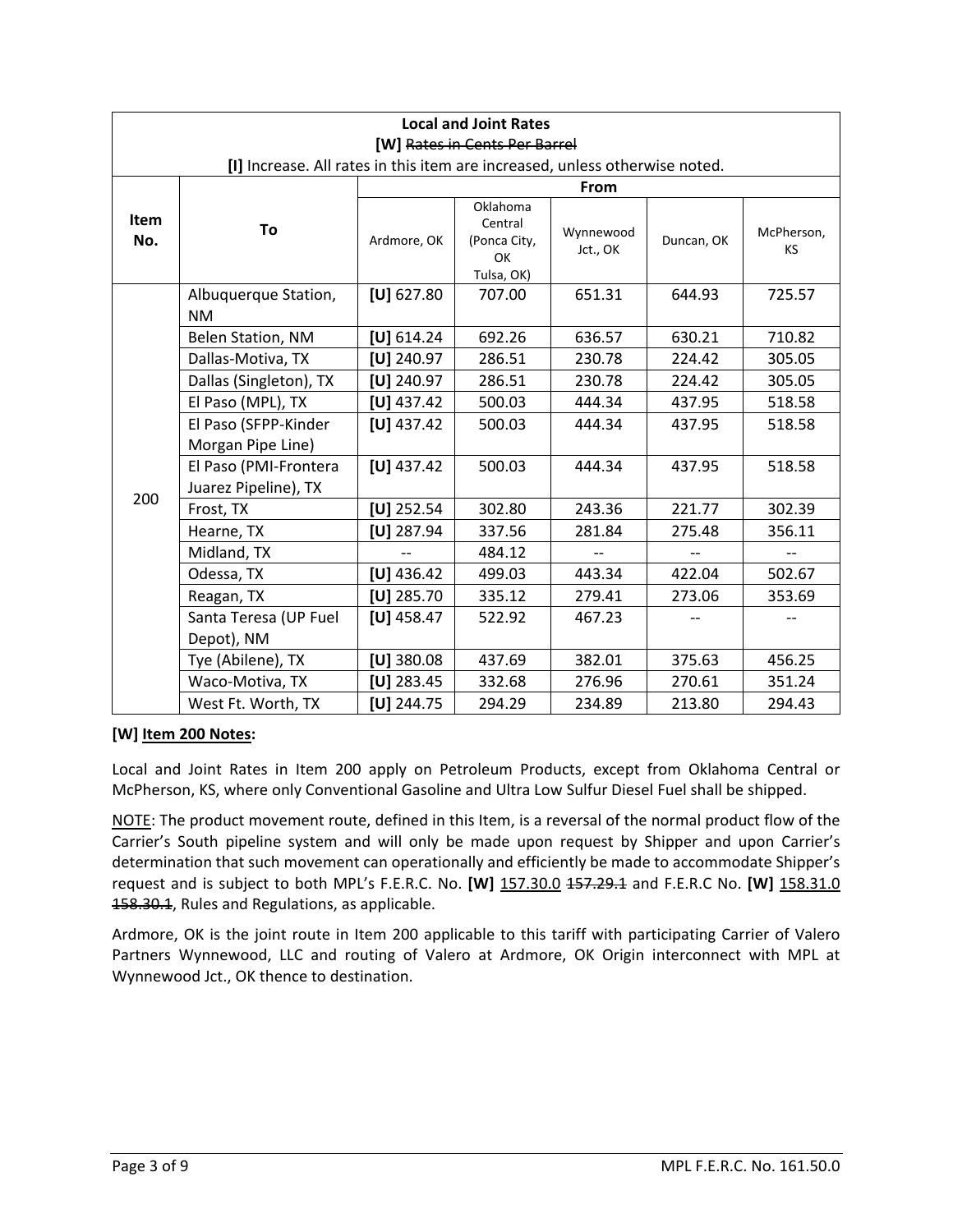|             | [W] Local Rates                              |                                                      |                             |        |  |
|-------------|----------------------------------------------|------------------------------------------------------|-----------------------------|--------|--|
|             |                                              | Rates in Cents Per Barrel                            |                             |        |  |
|             |                                              | All Rates are for pipeline transportation only.      |                             |        |  |
|             |                                              | Rates in Item 300 apply on Petroleum Products.       |                             |        |  |
|             |                                              | [U] Unchanged. All rates in this item are unchanged. |                             |        |  |
| <b>Item</b> | IWI <del>Product</del><br>From<br>Rate<br>Τo |                                                      |                             |        |  |
| No.         |                                              |                                                      | <del>Type</del>             |        |  |
|             |                                              | MPL El Paso Jct.                                     |                             | 434.83 |  |
|             |                                              | ([W] formerally Plains Pipeline, L.P.)               | <b>[W] All Products</b>     |        |  |
|             |                                              | El Paso, TX (El Paso County)                         |                             |        |  |
| 300         | East Houston, TX                             | SFPP, LP (Kinder Morgan Pipe Line)                   | <b>IWI</b> All Products     | 434.83 |  |
|             | Galena Park, TX                              | El Paso, TX (El Paso County)                         |                             |        |  |
|             | Pasadena-MVP, TX                             | Frontera Juarez Pipeline (PMI)                       | [W] All Products            | 434.83 |  |
|             |                                              | El Paso, TX (El Paso County)                         |                             |        |  |
|             |                                              | Santa Teresa (UP Fuel Depot), NM                     | [W] <del>All Products</del> | 470.52 |  |

|                    | [W] Local Rates<br>Rates in Item 310 apply on Petroleum Products. |                                                      |                  |        |  |  |
|--------------------|-------------------------------------------------------------------|------------------------------------------------------|------------------|--------|--|--|
|                    |                                                                   | [U] Unchanged. All rates in this item are unchanged. |                  |        |  |  |
| <b>Item</b><br>No. | Product<br>Rate<br>From<br>To<br><b>Type</b>                      |                                                      |                  |        |  |  |
|                    | East Houston, TX                                                  | <b>Belen Station</b><br>Valencia County, New Mexico  | [W] All Products | 650.28 |  |  |
| 310                | Galena Park, TX<br>Pasadena-MVP, TX                               | Albuquerque Station<br>Bernalillo County, New Mexico | [W] All Products | 676.57 |  |  |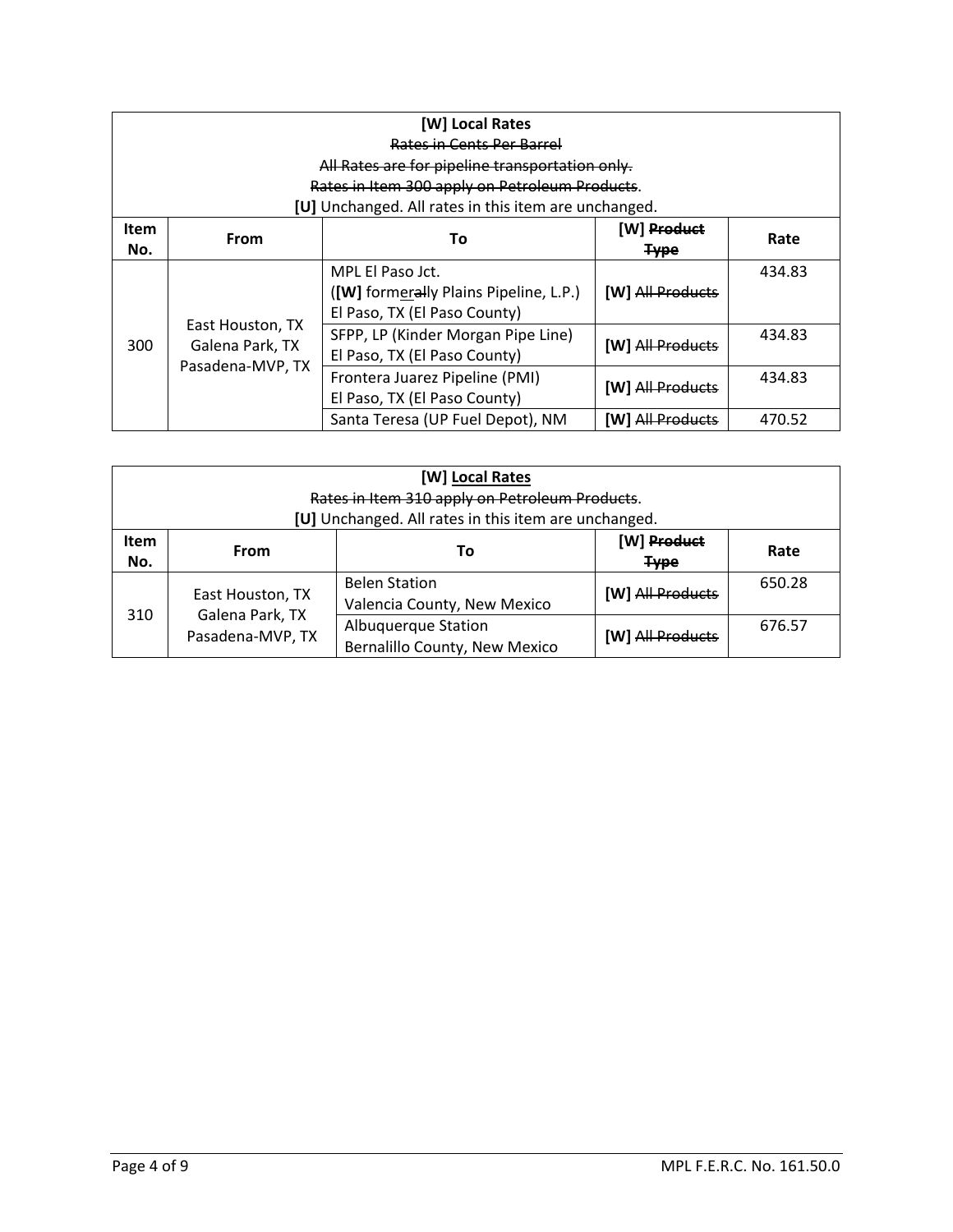|                    | [W] Local Rates<br>Rates in Item 320 apply on Petroleum Products.<br>[U] Unchanged. All rates in this item are unchanged. |                                                      |        |  |  |  |
|--------------------|---------------------------------------------------------------------------------------------------------------------------|------------------------------------------------------|--------|--|--|--|
| <b>Item</b><br>No. | <b>From</b>                                                                                                               | То                                                   | Rate   |  |  |  |
|                    | El Paso<br>El Paso County, TX                                                                                             | <b>Belen Station</b><br>Valencia County, New Mexico  | 215.45 |  |  |  |
| 320                | (Marathon-El Paso Refinery<br>or HEP El Paso via El Paso<br>Station and El Paso (MPL))                                    | Albuquerque Station<br>Bernalillo County, New Mexico | 241.74 |  |  |  |

#### **[W] Item 320 Notes:**

Exception to MPL's F.E.R.C. No. **[W]** 158.31.0 158.30.1, Item 28-Transmix Handling and Item 30-Volume Corrections and Tender Deduction – Section B: Petroleum Product quantities transported under this Item 320 herein will only be governed by Section C of F.E.R.C. No. **[W]** 158.31.0 158.30.1.

Exception to MPL's F.E.R.C. No. **[W]** 158.31.0 158.30.1 Item 95-Minimum Shipment: A shipment of 5,000 Barrels or more of Petroleum Products of the same required specification shall be accepted for transportation under this Item 320.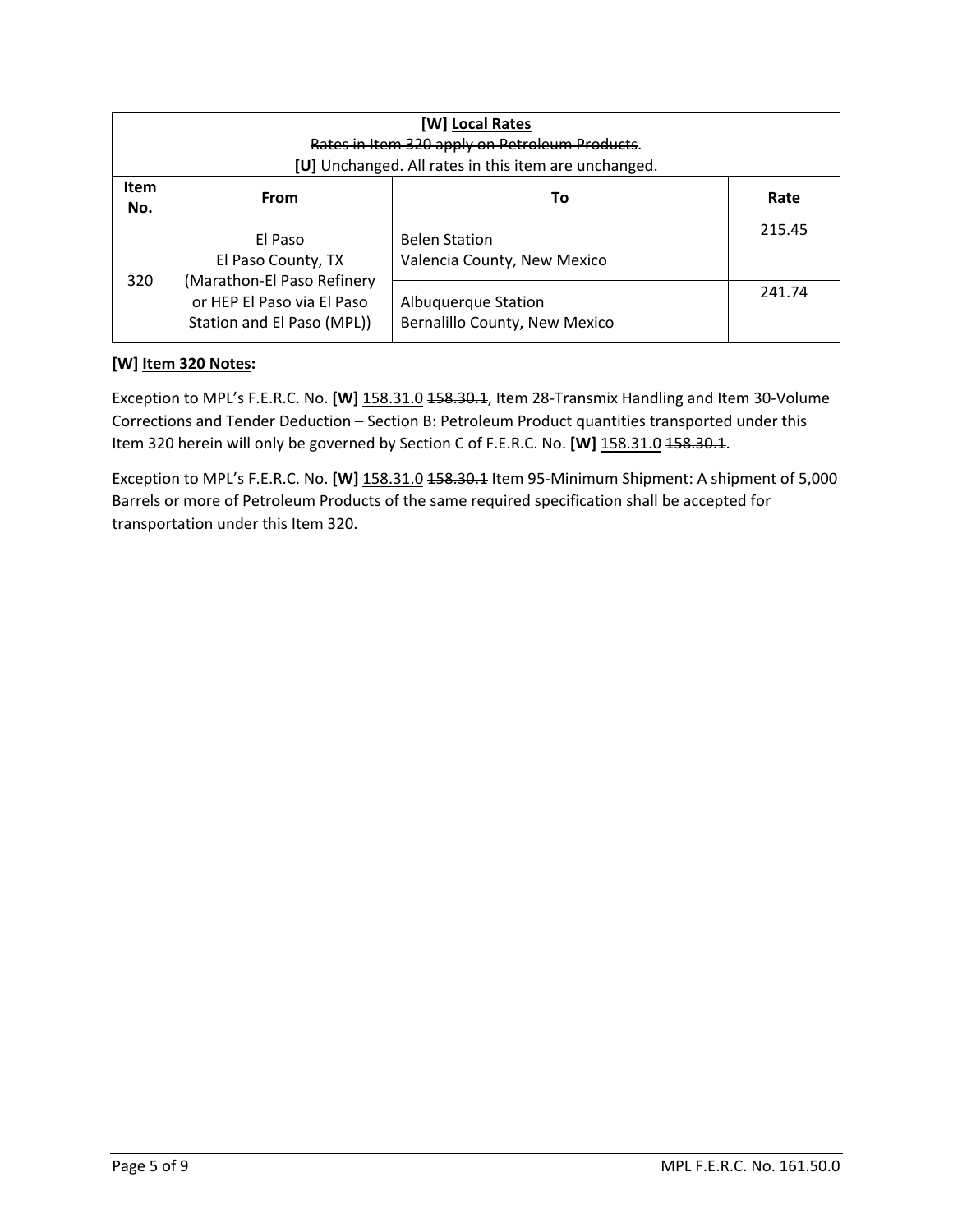| [W] Local Rates<br>Rates in Item 340 apply on Petroleum Products.<br>[I] Increase. All rates in this item are increased. |                                                                                                          |                                                                    |       |  |  |  |  |
|--------------------------------------------------------------------------------------------------------------------------|----------------------------------------------------------------------------------------------------------|--------------------------------------------------------------------|-------|--|--|--|--|
| <b>Item</b><br>No.                                                                                                       | From<br>Rate<br>Т٥                                                                                       |                                                                    |       |  |  |  |  |
| 340                                                                                                                      | El Paso<br>El Paso County, TX<br>(Marathon-El Paso Refinery or HEP<br>El Paso via El Paso Station and El | SFPP, LP (Kinder Morgan Pipe Line)<br>El Paso, TX (El Paso County) | 67.19 |  |  |  |  |
|                                                                                                                          |                                                                                                          | Santa Teresa (UP Fuel Depot), NM                                   | 70.41 |  |  |  |  |
|                                                                                                                          |                                                                                                          | Frontera Juarez Pipeline (PMI)<br>El Paso, TX (El Paso County) (a) | 67.19 |  |  |  |  |
|                                                                                                                          | Paso (MPL))                                                                                              | El Paso (MPL), TX (El Paso County)                                 | 39.68 |  |  |  |  |

|                    | [W] Local Rates<br>Rates in Item 340 apply on Petroleum Products.<br>[I] Increase. All rates in this item are increased, unless otherwise noted. |                                                                    |               |  |  |
|--------------------|--------------------------------------------------------------------------------------------------------------------------------------------------|--------------------------------------------------------------------|---------------|--|--|
| <b>Item</b><br>No. | From                                                                                                                                             | To                                                                 | Rate          |  |  |
|                    |                                                                                                                                                  | SFPP, LP (Kinder Morgan Pipe Line)<br>El Paso, TX (El Paso County) | 31.69         |  |  |
| 350                | El Paso (MPL), TX                                                                                                                                | Santa Teresa (UP Fuel Depot), NM                                   | [ $U$ ] 18.05 |  |  |
|                    |                                                                                                                                                  | Frontera Juarez Pipeline (PMI)<br>El Paso, TX (El Paso County) (a) | 31.69         |  |  |

| [W] Local Rates |                     |                                                                                       |        |  |
|-----------------|---------------------|---------------------------------------------------------------------------------------|--------|--|
|                 |                     | <b>Rates in Cents Per Barrel</b>                                                      |        |  |
|                 |                     | Rates in Item 360 apply on Diesel Fuel Only and are for pipeline transportation only. |        |  |
|                 |                     | [I] Increase. All rates in this item are increased.                                   |        |  |
| <b>Item</b>     | Rate<br><b>From</b> |                                                                                       |        |  |
| No.             | Τo                  |                                                                                       |        |  |
| 360             |                     | Odessa, TX                                                                            | 407.99 |  |
|                 | El Paso, TX         | Tye (Abilene), TX                                                                     | 441.27 |  |

### **[W] Item 360 Notes:**

The product movement routes, defined in this Item 360, are a reversal of the normal product flow of the Carrier's South pipeline system and will only be made upon request by Shipper and upon Carrier's determination that such movement can operationally and efficiently be made to accommodate Shipper's request.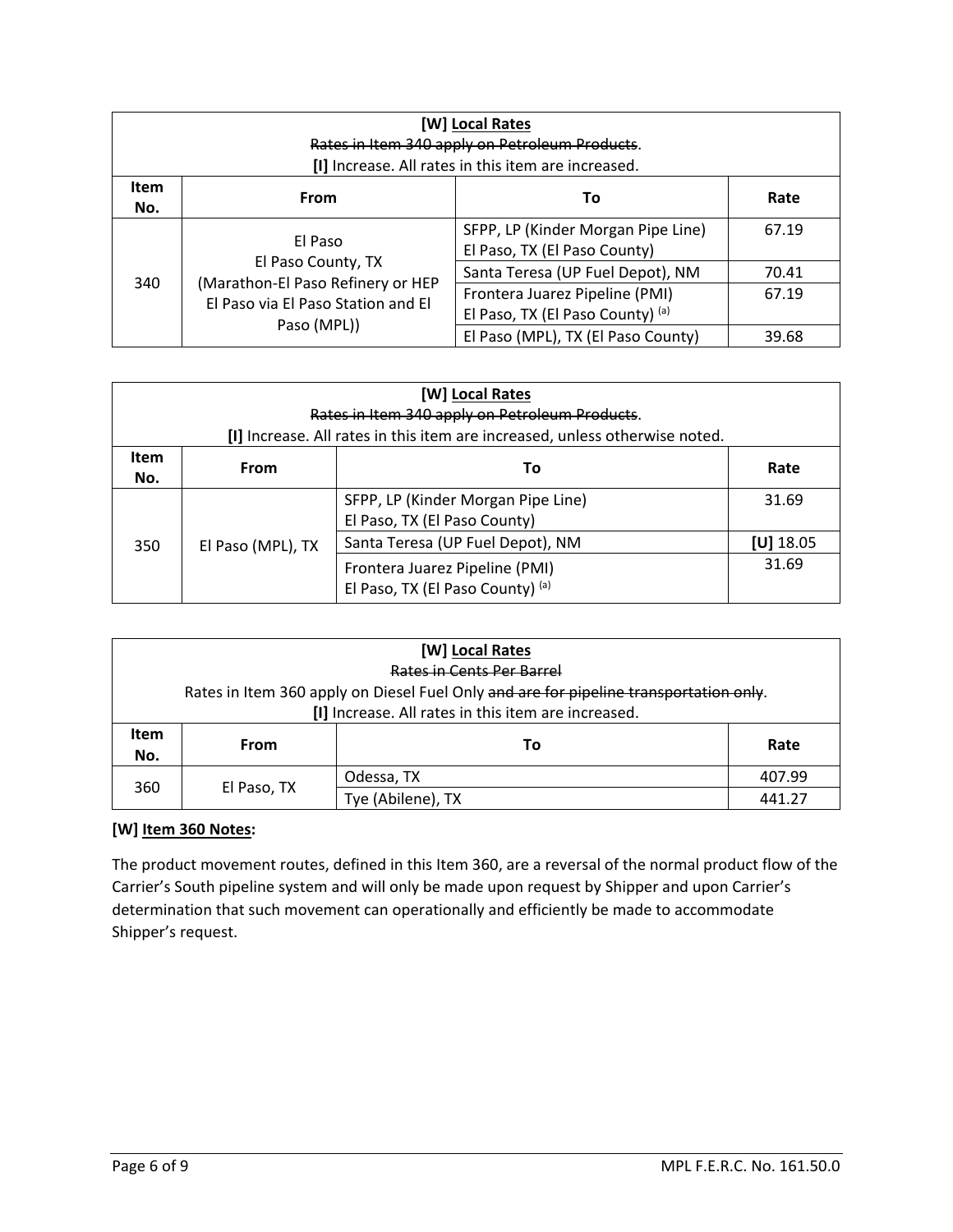|             | <b>Proportional Application of Rates</b> |                                                                                                   |       |  |  |
|-------------|------------------------------------------|---------------------------------------------------------------------------------------------------|-------|--|--|
|             |                                          | Rates named in this Item are applicable on shipments to destination named herein on shipments for |       |  |  |
|             |                                          | subsequent interstate transportation beyond by pipeline, subject to the rules and regulations in  |       |  |  |
|             |                                          | MPL's F.E.R.C. No. [W] 158.31.0 458.30.1, Supplements thereto and reissues thereof.               |       |  |  |
|             |                                          | [I] Increase. All rates in this item are increased.                                               |       |  |  |
| <b>Item</b> | From                                     | To                                                                                                | Rate  |  |  |
| No.         |                                          |                                                                                                   |       |  |  |
|             |                                          | Pasadena, TX                                                                                      | 32.93 |  |  |
| 400         | Texas City, TX                           | (Harris County)                                                                                   |       |  |  |
|             | (Galveston County)                       | MTH Pasadena, TX Jct.                                                                             | 36.33 |  |  |
|             |                                          | (Harris County)                                                                                   |       |  |  |

#### **[W] Item 400 Notes:**

Exception to MPL's F.E.R.C. No. **[W]** 158.31.0 158.30.1, Item 28-Transmix Handling and Item 30-Volume Corrections and Tender Deductions – Section B: Petroleum Product quantities transported will be adjusted to allow for inherent losses, including but not limited to shrinkage, evaporation, interface losses and other losses. Shipper shall bear actual loss allowances and any transmix for said movements. The pipeline loss adjustment will be made on the basis of total quantities transported.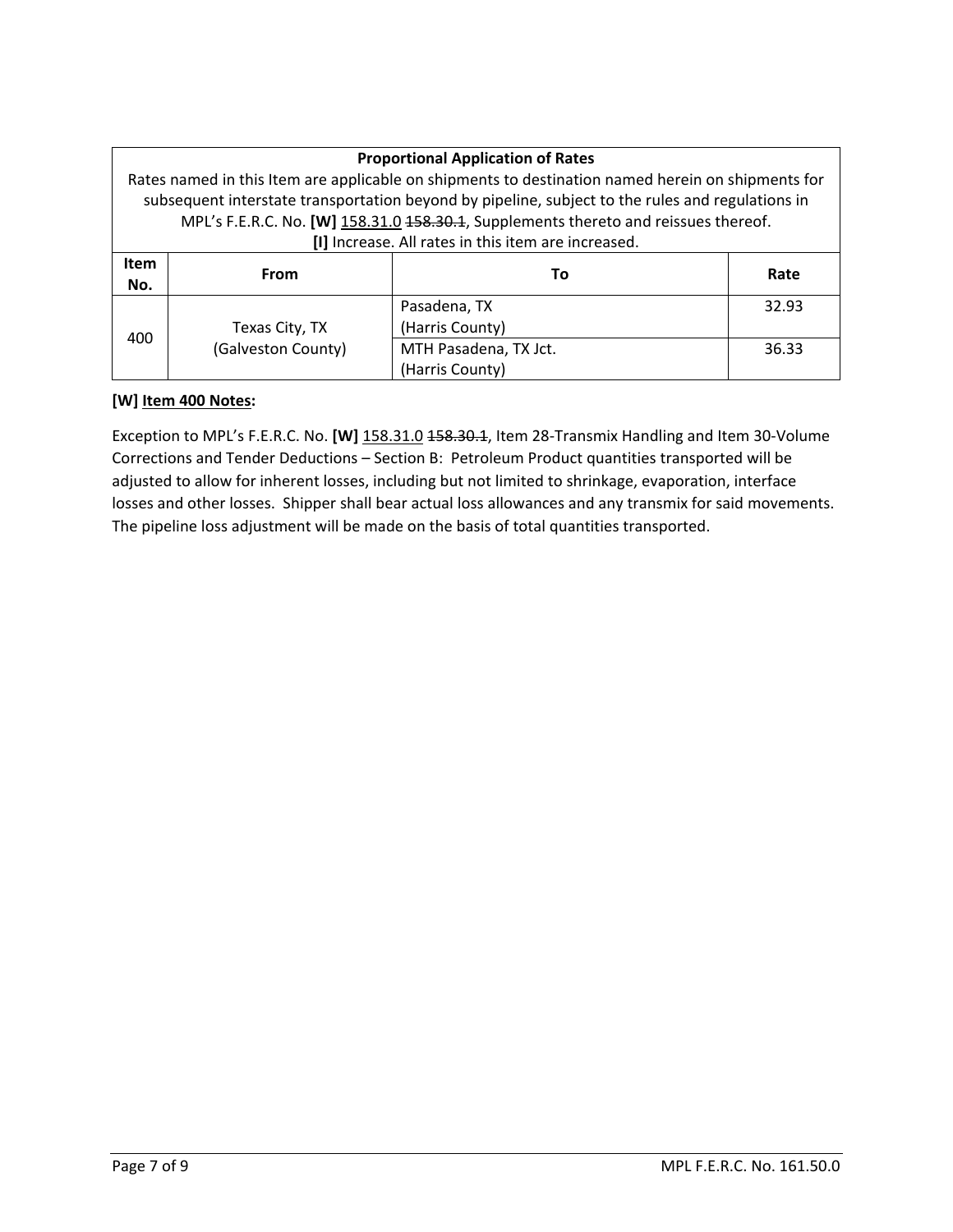| <b>Local Rates</b> |                           |                                                         |        |  |  |  |
|--------------------|---------------------------|---------------------------------------------------------|--------|--|--|--|
|                    |                           | [W] Rates in Cents Per Barrel                           |        |  |  |  |
|                    |                           | Rates in Item 410 are for pipeline transportation only. |        |  |  |  |
|                    |                           | [U] Unchanged. All rates in this item are unchanged.    |        |  |  |  |
| <b>Item</b><br>No. | Rate<br><b>From</b><br>To |                                                         |        |  |  |  |
|                    |                           | Tulsa, OK                                               | 255.01 |  |  |  |
|                    |                           | (MPL Central System Interconnecting Point)              |        |  |  |  |
|                    |                           | North Little Rock (MPL), AR                             | 351.07 |  |  |  |
|                    |                           | North Little Rock (Others), AR                          | 362.74 |  |  |  |
|                    |                           | MPL El Paso Jct.                                        | 465.12 |  |  |  |
|                    |                           | ([W] formerally Plains Pipeline, L.P.)                  |        |  |  |  |
|                    |                           | El Paso, TX (El Paso County)                            |        |  |  |  |
| 410                | Texas City, TX            | SFPP, LP (Kinder Morgan Pipe Line)                      | 465.12 |  |  |  |
|                    | (Galveston County)        | El Paso, TX (El Paso County)                            |        |  |  |  |
|                    |                           | Frontera Juarez Pipeline (PMI)                          | 465.12 |  |  |  |
|                    |                           | El Paso, TX (El Paso County) (a)                        |        |  |  |  |
|                    |                           | Santa Teresa (UP Fuel Depot), NM                        | 500.81 |  |  |  |
|                    |                           | <b>Belen Station</b>                                    | 680.57 |  |  |  |
|                    |                           | Valencia County, New Mexico                             |        |  |  |  |
|                    |                           | Albuquerque Station                                     | 706.86 |  |  |  |
|                    |                           | Bernalillo County, New Mexico                           |        |  |  |  |

| [W] Local Rates<br>Rates in Cents Per Barrel<br>Rates are for pipeline transportation only. |                                                            |                                        |             |  |
|---------------------------------------------------------------------------------------------|------------------------------------------------------------|----------------------------------------|-------------|--|
| <b>Item</b><br>No.                                                                          | From                                                       | То                                     | Rate        |  |
| 450                                                                                         | Pasadena Jct., TX<br>Pasadena - MVP, TX<br>(Harris County) | Galena Park Jct, TX<br>(Harris County) | $[U]$ 27.39 |  |

| [W] Local Rates<br>Rates in Cents Per Barrel<br>Rates are for pipeline transportation only. |                            |                                                                    |              |
|---------------------------------------------------------------------------------------------|----------------------------|--------------------------------------------------------------------|--------------|
| <b>Item</b><br>No.                                                                          | From                       | То                                                                 | Rate         |
| 460                                                                                         |                            | SFPP, LP (Kinder Morgan Pipe Line)<br>El Paso, TX (El Paso County) | $[1]$ 409.48 |
| 461                                                                                         | <b>Stanton Station, TX</b> | Albuquerque Station<br>Bernalillo County, New Mexico               | [U] 618.41   |